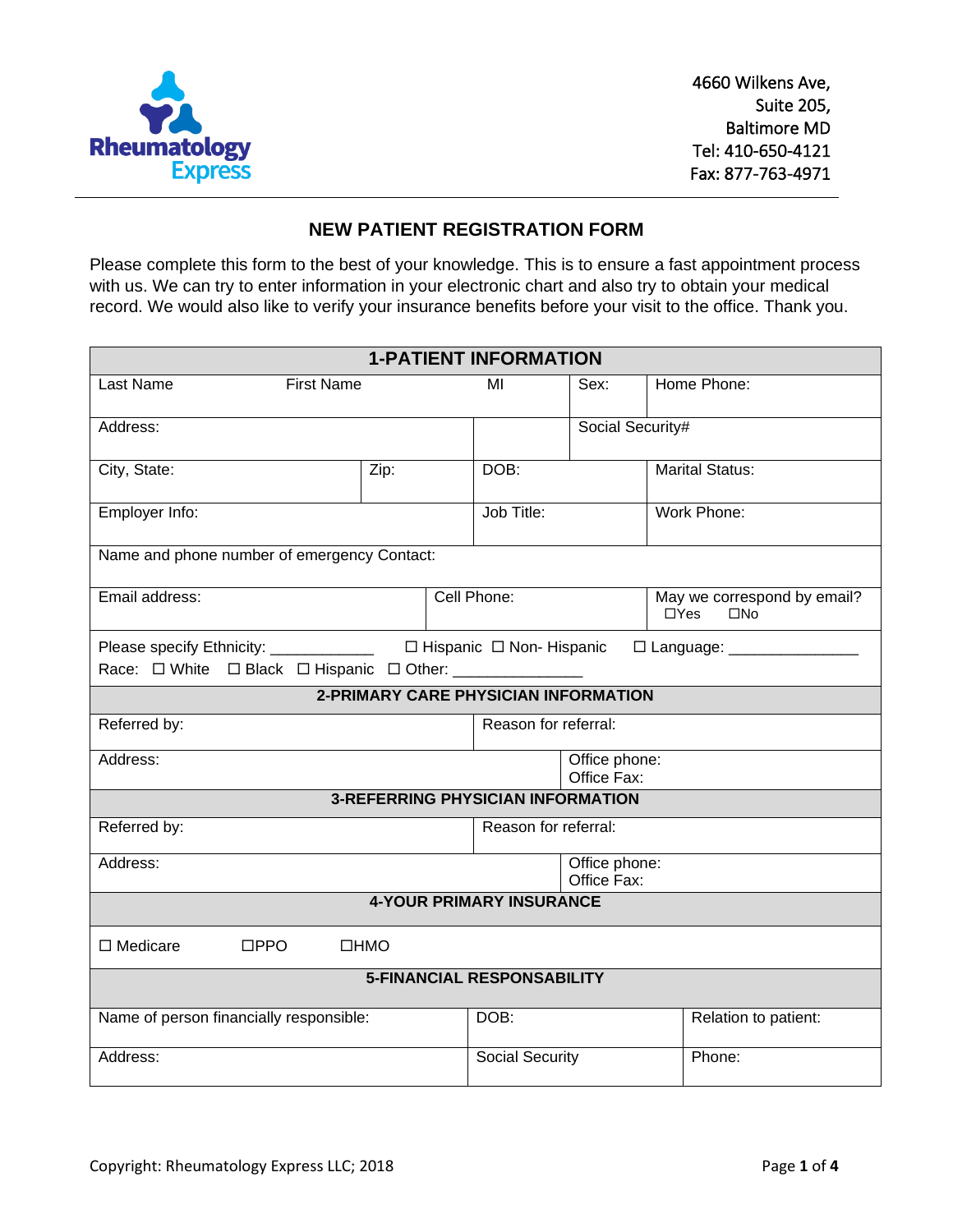

#### **6- INSURANCE INFO**

**Primary Insurance Name, ID Number, Group Number**

**Name of Insured person, DOB, Phone, address, relation to patient**

# **7- MEDICAL HISTORY**

Do you now or have you ever had: (check if "yes")

 $\Box$  Anemia

- $\Box$  Arthritis
- Asthma
- □ Bleeding/ Blood
	- **Disorder**
- $\square$  Breasts cancer
- $\Box$  Cancer:
- □ Cataracts
- $\Box$  Colitis
- □ Depression
- $\square$  Constipation
- □ Emotional/Mental Illness

**8- SURGICAL HISTORY**

- □ Epilepsy/seizures □ Glaucoma □ Hay Fever
- □ Heart Problems

□ Emphysema

- $\Box$  Hepatitis Jaundice
- $\Box$  High Blood pressure
- □ HIV/AIDS
- $\square$  Lupus
- □ Polymyalgia Rheumatica (PMR)
- □ Kidney Stones
- □ Liver disease
- $\square$  Osteoporosis
- □ Migraine Headache
- □ Stroke
- $\Box$  Thyroid disease
- $\Box$  Tuberculosis/TB
- $\Box$  Rheumatoid Arthritis
- □ Other: \_\_\_\_\_\_\_\_\_\_\_\_\_\_

| Surgical Procedures /Serious Injuries /Illnesses | Year | Physician | Hospital |
|--------------------------------------------------|------|-----------|----------|
|                                                  |      |           |          |
|                                                  |      |           |          |
|                                                  |      |           |          |
|                                                  |      |           |          |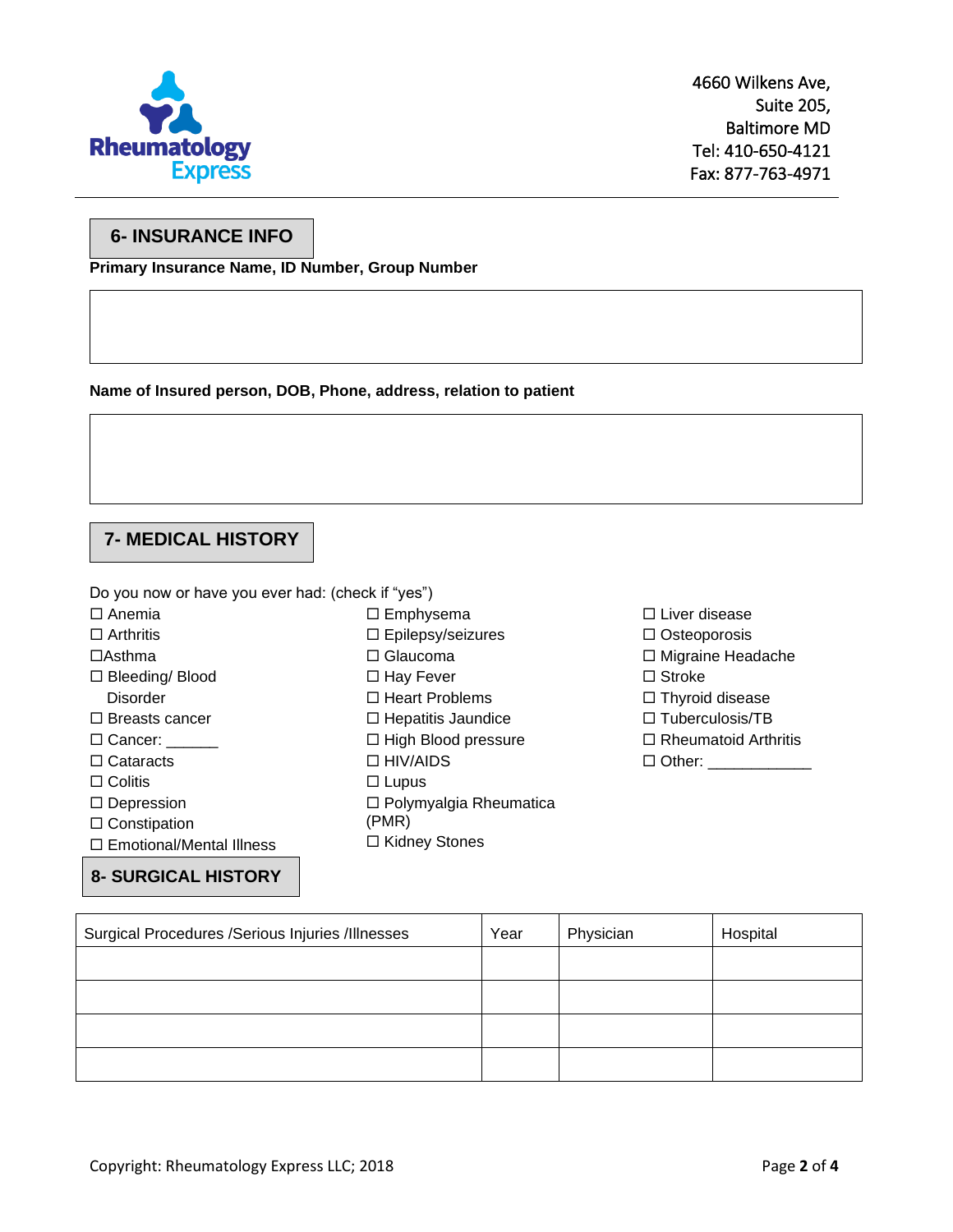

| □ Have you been hospitalized in the past year, if so why?<br>□ Have you been hospitalized in the past year, if so why? |  |  |  |  |
|------------------------------------------------------------------------------------------------------------------------|--|--|--|--|
| Any Previous Fractures ? □ Yes □ No Describe:                                                                          |  |  |  |  |
| Any other serious injuries? □Yes □No Describe:                                                                         |  |  |  |  |
|                                                                                                                        |  |  |  |  |

# **9- MEDICATIONS**

Address: \_\_\_\_\_\_\_\_\_\_\_\_\_\_\_\_\_\_\_\_\_\_\_\_\_\_\_\_\_\_\_\_\_\_\_\_\_\_\_\_\_\_\_\_\_\_\_\_\_\_\_\_\_\_\_\_\_\_\_\_\_\_\_\_\_\_\_\_\_\_\_\_\_\_\_\_\_\_\_\_\_\_\_

List all medications you are currently taking which have been ordered by a doctor (including inhalers )and all over the counter drugs. Please list prescribed medication first .. right side describe medication you have stop using and why.

| Name of Medicine/Dose/ Frequency | Medicine you stop using<br><b>WHY</b> |
|----------------------------------|---------------------------------------|
|                                  | . .                                   |
|                                  | ົ<br><u>.</u>                         |
| . ب                              | 3.                                    |
| -4.                              | 4.                                    |

# **10- ALLERGIES**

 $\Box$  Medications/ list describe:  $\Box$ 

 $\Box$  Food  $\Box$  Animals  $\Box$  Latex  $\Box$  Tape  $\Box$  pollen  $\Box$  Eggs  $\Box$  iodine  $\Box$  Nuts

### **11-SOCIAL HISTORY**

#### **Patient's Marital Status**

| $\Box$ Single       |                                                          | $\Box$ Married $\Box$ Divorced $\Box$ Widow $\Box$ Prefer not disclose $\Box$ No. of Children |
|---------------------|----------------------------------------------------------|-----------------------------------------------------------------------------------------------|
|                     | Do you drink caffeinated beverages? $\Box$ Yes $\Box$ No | Cups/glasses per day?                                                                         |
|                     | Do you Smoke? $\Box$ Never $\Box$ Past $\Box$ Current?   | $\Box$ Cigarettes $\Box$ Tobacco                                                              |
| Year quit? ________ | Number of years' smoke?                                  | Average packs day/week?                                                                       |